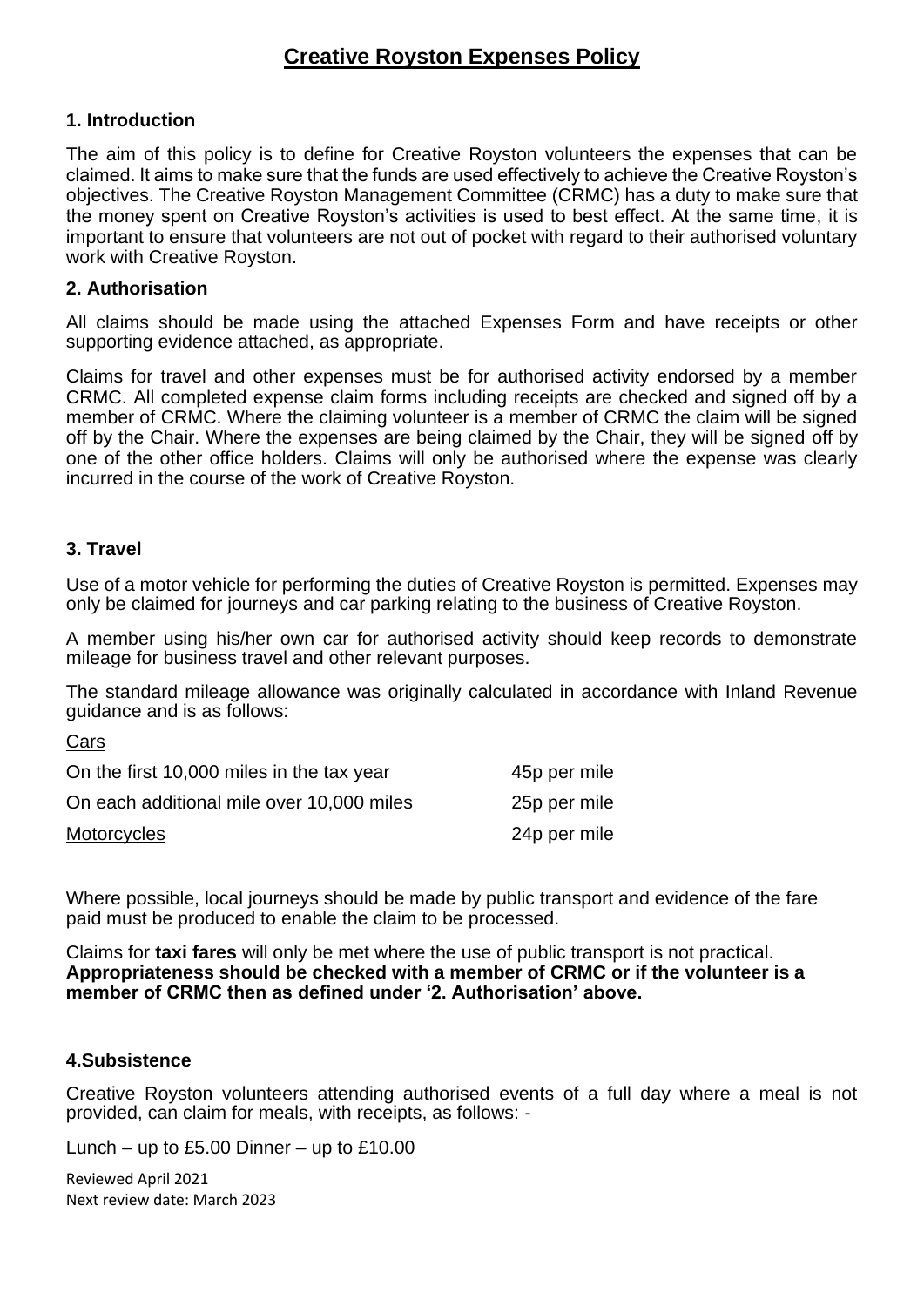# **5. Tipping**

Creative Royston will not reimburse tips for any kind of service. A tip is not included in the above subsistence allowances. If a volunteer wishes to tip from their own funds, then they may do so.

### **6. Carers and Childcare costs**

CRMC is responsible for ensuring that active volunteers are able to access Festival meetings and events. Responsibilities to care for a child or an adult can be a barrier to participation. Therefore, carer and childcare costs can be reimbursed to ensure carers can attend meetings subject to prior authorization by the Chair.

### **7. Payments**

Following authorisation, completed and signed off claim forms will be given to the Treasurer or, if that post is vacant, the Chair who will reimburse claims at the earliest opportunity.

Claims will be settled by direct payment into the bank account of the claimant but may be settled by cheque on request.

### **Claims must be made within the financial year in which they were incurred.**

--------------------------------